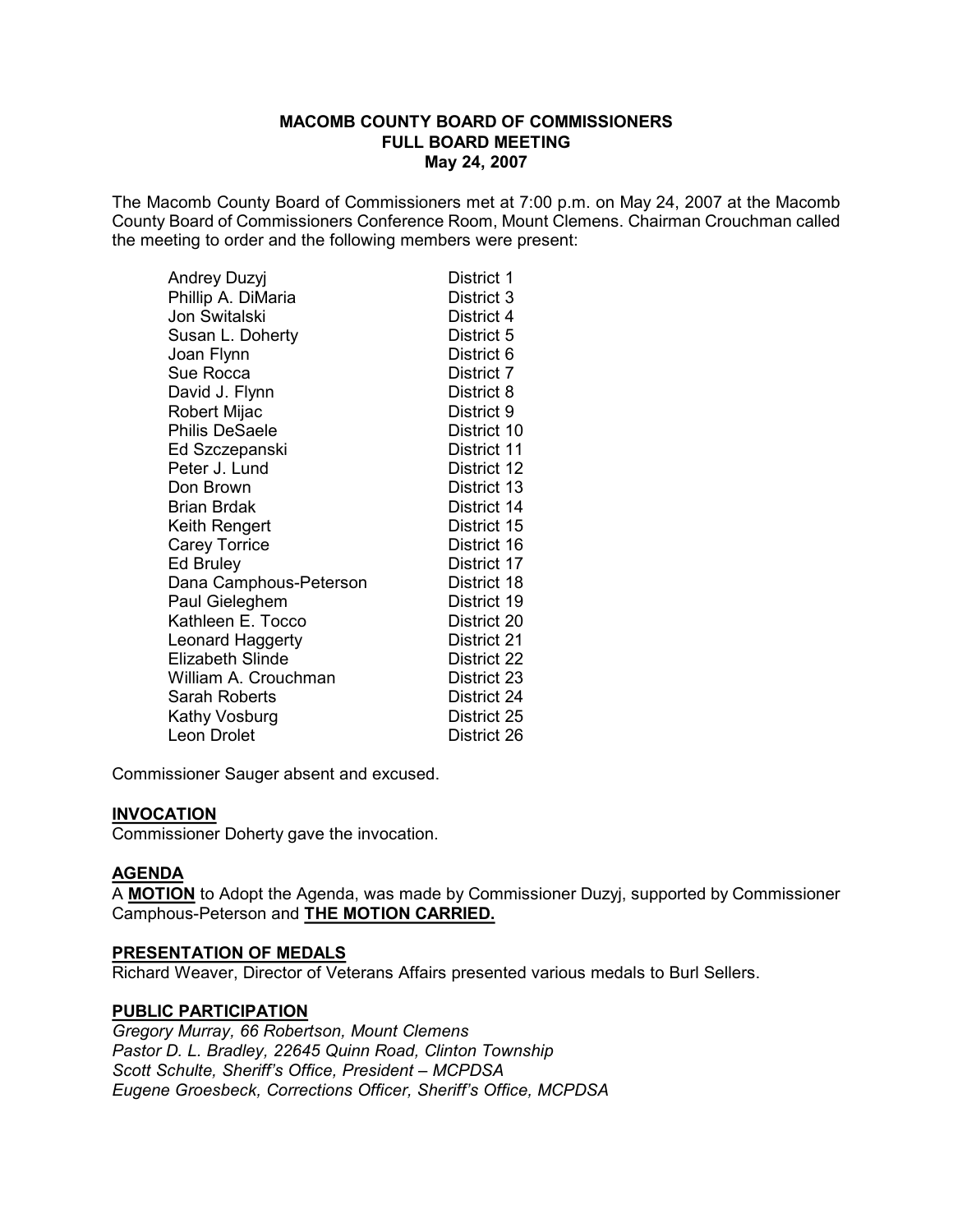A **MOTION FOR AN ABBREVIATED READING,** was made by Commissioner Duzyj, supported by Commissioner Camphous-Peterson.

A **MOTION** was made by Commissioner Roberts to read the reports without who made the motions and who supported. **THE MOTION DIED FOR LACK OF A SECOND**.

# **THE MOTION FOR AN ABBREVIATED READING CARRIED.** (**Yes** – 11, **No** – 6)

# **COMMITTEE REPORTS**

### *BUDGET COMMITTEE – April 24, 2007*

The clerk read the Recommendations from the Budget Committee and a **MOTION** was made by Chair Brown, supported by Vice Chair Sauger, to adopt the committee recommendations.

- 1. Adopt a county operating millage rate of 4.2000 mills for the year 2008. (Record Drolet **NO** vote from committee)
- 2. Adopt a SMART public transportation millage rate of .5900 mills for the year 2008. (Record Szczepanski and Drolet **NO** votes from committee)

# **THE MOTION CARRIED.**

### *JUSTICE AND PUBLIC SAFETY COMMITTEE – May 7, 2007*

The clerk read the Recommendations from the Justice and Public Safety Committee and a **MOTION** was made by Chair Rengert, supported by Vice Chair Brdak, to adopt the committee recommendations.

- 1. Approve the purchase of a Motorola Macomb 911 phone system Vesta Pallas failover upgrade at a cost of \$16,058. Funds are available for this purchase through the Sheriff's Emergency Telephone Service Committee (ETSC) fund account.
- 2. Grant the Circuit Court permission to apply for a renewal of the State of Michigan Adult Felony Drug Court grant for the state fiscal year of 2007-2008.
- 3. Approve upgrading the existing Emergency Alerting System at the Circuit Court Building in the amount of \$15,485 to secure Tech Systems, Inc. as recommended by the Acting Director of Emergency Management and Communications. Funding is available in the 800 MHz project account.
- 4. Approve an Emergency Management Agreement between Macomb Township and Macomb County for Emergency Management related activities.
- 5. Authorize the filing of the  $6<sup>th</sup>$  year Michigan Drug Court grant program application in the amount of \$40,000 to support Juvenile Drug Court Operations. No county cash match is required.

# **THE MOTION CARRIED.**

# *LEGISLATIVE & ADMINISTRATIVE SERVICES COMMITTEE – May 7, 2007*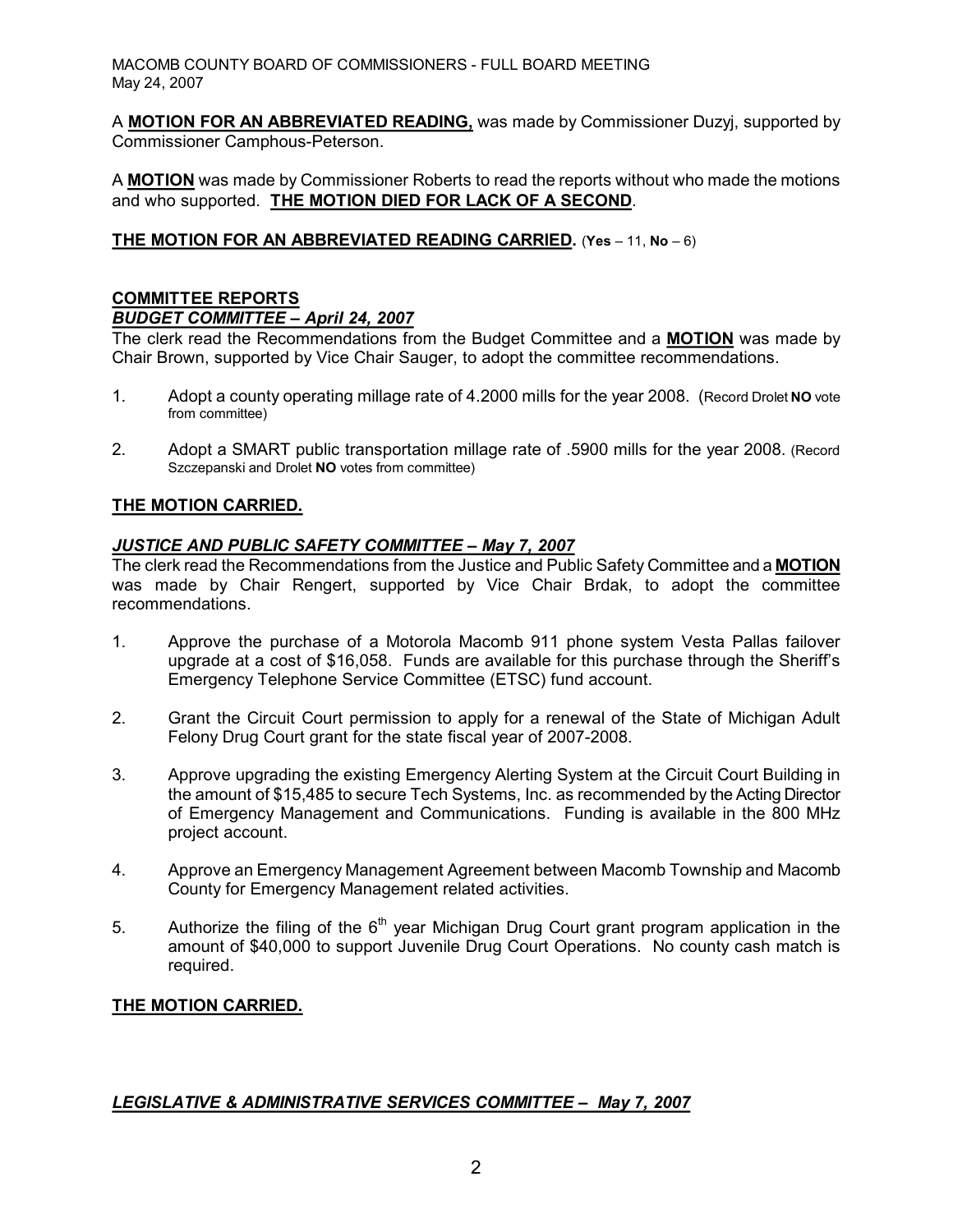The clerk read the Recommendations from the Legislative and Administrative Services Committee and a **MOTION** was made by Chair Lund, supported by Vice Chair Switalski, to adopt the committee recommendation.

1. Approve the following miscellaneous department requests:

One Nextel 7520 for the Macomb County Circuit Court Administrator's Office at a onetime cost of \$149.99 and a monthly access charge of \$57.99; funding is available in the telecommunications fund; and

One HP color Laser Jet 3800 printer for the Public Health Department at a cost not to exceed \$1,449; funding is available in the Public Health-Computer Projects Account.

### **THE MOTION CARRIED.**

### *PLANNING & ECONOMIC DEVELOPMENT COMMITTEE – May 8, 2007*

The clerk read the Recommendations from the Planning and Economic Development Committee and a **MOTION** was made by Chair Vosburg, supported by Vice Chair Mijac, to adopt the committee recommendations.

- 1. Authorize the Board Chair to execute the 2007 Annual Plan for the Urban County of Macomb and submit same to the U. S. Department of Housing and Urban Development on May 25, 2007.
- 2. Amend the 2006-2008 consolidated plan to authorize use of block grant funds, when appropriate, for economic development activities.
- 3. Approve the 2007 Annual Report for posting on the county website.
- 4. Authorize the Macomb County Department of Planning and Economic Development to continue the small Business & Technology Development Center Program and renew the agreement with the Michigan Small Business Development Center at Grand Valley State University for the purpose of continuing to provide business assistance services to Macomb County companies and residents.

# **THE MOTION CARRIED.**

### *COMMUNITY SERVICES COMMITTEE – May 11, 2007*

The clerk read the Recommendations from the Community Services Committee and a **MOTION** was made by Chair Tocco, supported by Commissioner Bruley, to adopt the committee recommendations.

- 1. Authorize the Macomb County Community Services Agency to submit the Head Start Continuation grant application for 2007-2008.
- 2. Authorize MSU Extension to receive \$20,380 from the Michigan Department of Community Health on behalf of Macomb County to implement renewal of Project Fresh from June 1, 2007 through October 31, 2007.

### **THE MOTION CARRIED.**

### *SENIOR CITIZENS COMMITTEE – May 11, 2007*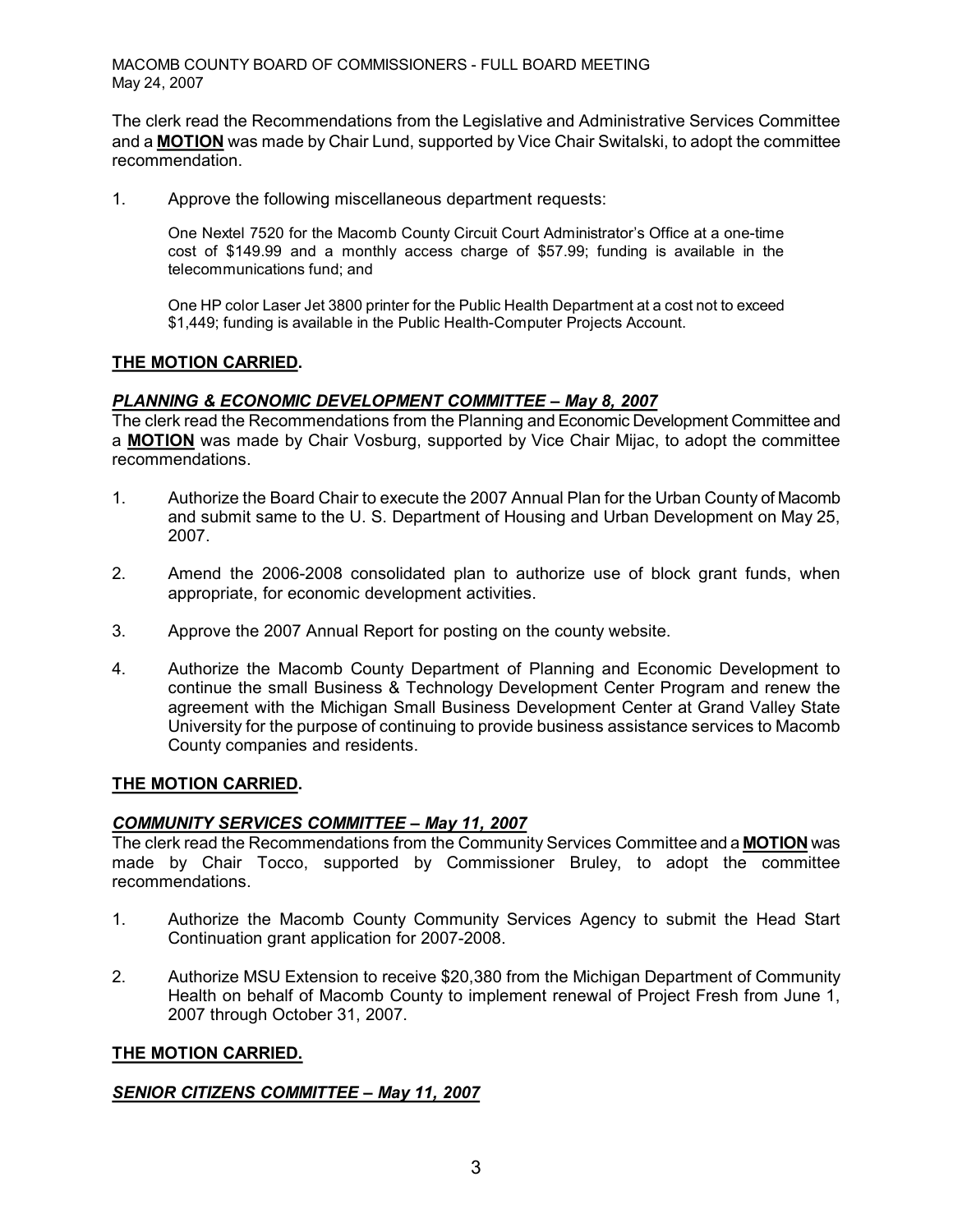The clerk read the Recommendations from the Senior Citizens Committee and a **MOTION** was made by Chair Gieleghem, supported by Vice Chair Rocca, to adopt the committee recommendations.

- 1. Accept lease agreement between Mt. Calvary Lutheran Church and Macomb County Department of Senior Citizen Services.
- 2. Accept RMS Communications check #071102 in the amount of \$78. Donations to offset costs and expenses at the July 17 and 18, 2007 AARP Training Conference held in the Verkuilen Building and the August 15, 2007 Safe, Sound and Secure Conference held at the Warren Community Center.
- 3. Approve submission of request for quote for Kinship Care Advocacy/Outreach/Support Services.

# **THE MOTION CARRIED.**

# *BUDGET COMMITTEE – May 21, 2007*

The clerk read the Recommendations from the Budget Committee and a **MOTION** was made by Chair Brown, supported by Vice Chair Sauger, to adopt the committee recommendations.

- 1. Authorize to continue agreement in the amount of \$40,000 with Turning Point, Inc. for the Sexual Assault Nurse Examiner (SANE) Program. Funding is available in the 2007 Budget.
- 2. Approve the following requests for payment from the Environmental Problems: Lake/River Fund:
	- a. \$36,000 to the City of Mt. Clemens for debris removal in the Clinton River and Riverbank Stabilization, as approved May 19, 2005; and
	- b. \$40,000 to the City of Mt. Clemens for repairs to the seawall lining on the west bank of the Clinton River between Crocker and Dickinson Bridges, as approved May 19, 2005.
- 3. Approve the following grant requests for Environmental Problems: Lake/River Funding:
	- a. \$40,000 Clinton Township/Stream Bank Stabilization and Riparian Buffer Creation;
	- b.  $$25,000 -$  Harrison Township/Control of Invasive Species;
	- c. \$40,000 City of Sterling Heights/Remediation; and
	- d.  $$5,000 City$  of Sterling Heights/Navigation-Remediation

# **THE MOTION CARRIED.**

### *FINANCE COMMITTEE – May 23, 2007*

The clerk read the Recommendations from the Finance Committee and a **MOTION** was made by Chair Slinde, supported by Vice Chair Szczepanski, to adopt the committee recommendations.

- 1. Approve the monthly bills (with corrections, deletions and/or addenda) and authorize payment; further, to approve the payroll in the total amount of \$10,458,522.84, with necessary modifications to the appropriations. (Record Torrice abstaining from bills for Torrice and Zalewski, PLLC/Circuit Court Fees-Defense Attorneys)
- 2. Authorize payment for the work performed as follows:

Medical Examiner Facility **Bernco, Inc.** \$ 144,373.45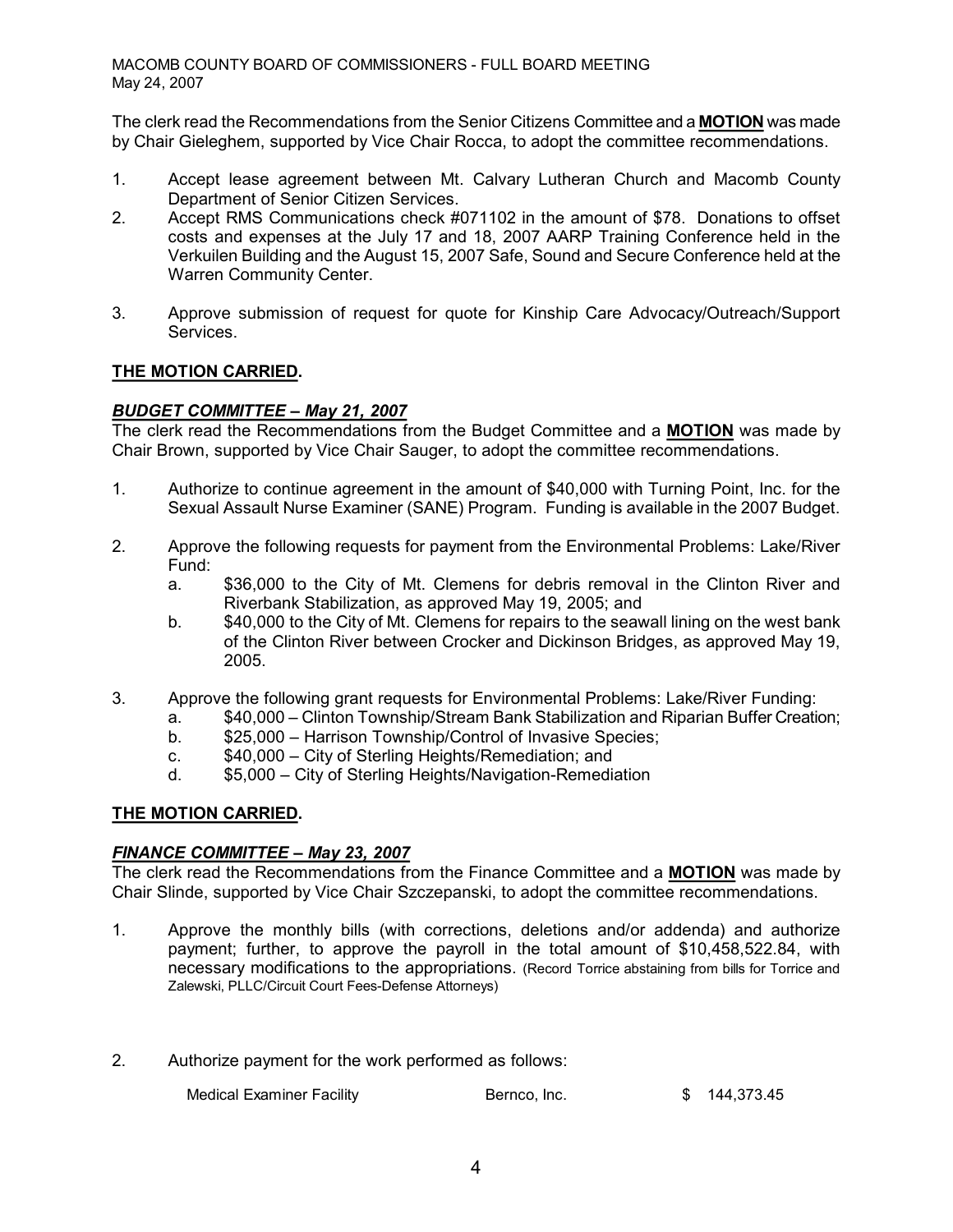| 42-2 District Court     | E. Gilbert & Sons, Inc.        | 1.060.941.22 |
|-------------------------|--------------------------------|--------------|
| New Public Works Bldg.  | <b>Project Control Systems</b> | 345.416.40   |
| Juvenile Justice Center | Wakely Associates, Inc.        | 11.400.00    |

Further, funds are available in the capital budget.

- 3. Approve change order number 3 as submitted by the architect, Edmund London & Associates, Inc., in the deduct amount of (\$3,904.79) for the Macomb County Medical Examiner's Office.
- 4. Approve the guaranteed maximum price (GMP) for construction of the 42nd District Court Division II in the amount of \$6,551,012.00 and authorize the construction manager, E. Gilbert & Sons, Inc., to enter into new contracts with the subcontractors as outlined in the May 15, 2007 correspondence from Partners in Architecture, PLC; funding for this project is available in the Capital Projects Fund.
- 5. Approve travel for two commissioners to attend the National Association of Counties (NACo) Annual Summer Conference and Exposition to be held July 13-17, 2007 in Richmond, Virginia; further that a travel request form be filled out and provided at the May 24 full board meeting. (roll call vote: **Yes**-Brown, Camphous-Peterson, Crouchman, DeSaele, Doherty, J. Flynn, Haggerty, Lund, Rengert, Rocca, Tocco Torrice, Vosburg, Szczepanski and Slinde; **No**Brdak, Bruley, Drolet, Duzyj, D. Flynn, Gieleghem, Mijac, Roberts and Switalski)

### **THE MOTION CARRIED.**

### *PERSONNEL COMMITTEE – May 23, 2007*

The clerk read the Recommendations from the Personnel Committee and a **MOTION** was made by Chair Camphous-Peterson, supported by Vice Chair Duzyi, to adopt the committee recommendations.

1. Approve the reconfirmation of the following vacancies:

| One Intake Coordinator                        | Circuit Court-Juvenile Division              |
|-----------------------------------------------|----------------------------------------------|
| One Director, Emer. Services & Communications | <b>Emergency Services and Communications</b> |
| One Custodian I/II                            | <b>Facilities and Operations</b>             |
| One Housekeeper I/II                          | <b>Facilities and Operations</b>             |
| One Data Entry Clerk                          | Friend of the Court                          |
| One Director, Human Resources                 | Human Resources                              |
| One Field Worker                              | <b>MCCSA</b>                                 |

- 2. Approve the reclassification of three Typist Clerk positions to Typist Clerk, Senior, in Friend of Court.
- 3. Approve the reclassification of one vacant PC/Network Support Technician to one Systems Technician and reconfirm the vacancy in the Information Technology Department.
- 4. Approve the creation of one additional Homeland Security Planner utilizing previously approved 2006 Homeland Security grant funding.
- 5. Approve the request of Commissioner Joan Flynn to accept a leadership position through the National Association of Counties; appointments will be made by President Eric Coleman of Oakland County.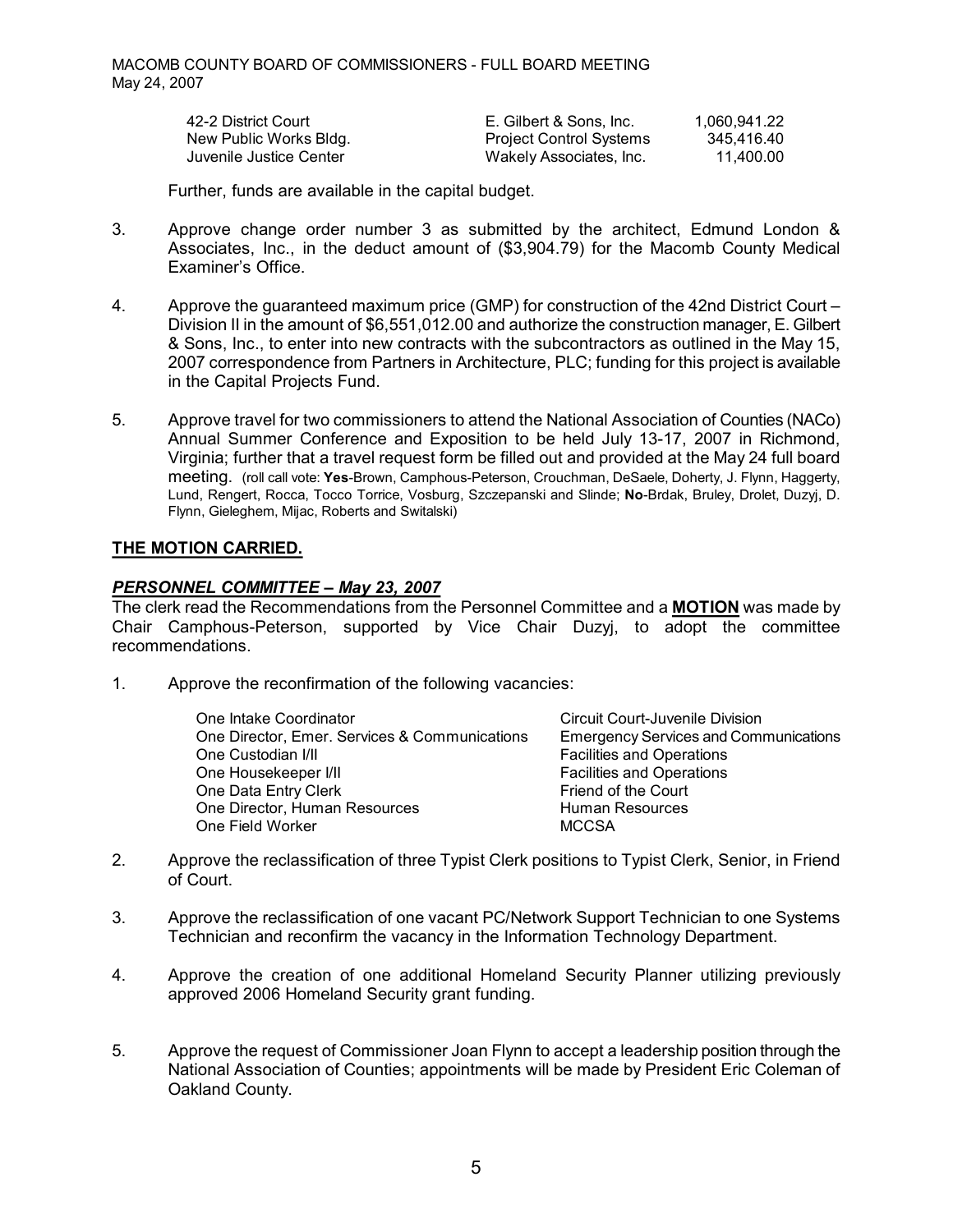6. Approve the ratification of a one-year labor agreement with the Michigan Nurses Association RN's at Martha T. Berry, from January 1, 2007 through December 31, 2007.

### **THE MOTION CARRIED**.

### **RESOLUTIONS/TRIBUTES**

A **MOTION** was made by Commissioner J. Flynn, supported by Commissioner Rengert, to adopt the Resolutions and Tributes in their entirety.

- Res. No. 0745 Commending Tom Cleaver on his environmental efforts in Macomb County (offered by Rengert and DeSaele; include Gieleghem, Roberts and Slinde; recommended by Health Services Committee on 5-10-07)
- Res. No. 07-47 **Honoring Beaumont Hospital, Troy**  $30<sup>th</sup>$  **Anniversary (offered by Rocca;** include Slinde; recommended by Health Services Committee on 5-10-07)
- Res. No. 07-43 Honoring Russell and Rosemarie Flynn 50<sup>th</sup> Wedding Anniversary (offered by J. Flynn; include Slinde; recommended by Health Services Committee on  $5-10-07$ )
- Res. No. 07-50 Commending Kevin Gawronski Eagle Scout (offered by Vosburg; include Slinde; recommended by Budget Committee on 5-21-07)
- Res. No. 07-55 Approving a Project Plan for the County of Macomb Economic Development Corporation (AIM Plastics, Inc. – Clinton Township) (offered by Board Chair on behalf of Board; recommended by Finance committee on 5-23-07)
- Res. No. 07-36 Commending Judy Betts Recipient of 2007 Girl Scout-Otsikita Council Women of Distinction Award (offered by Camphous-Peterson; include Slinde; recommended by Finance Committee on 5-23-07)
- Res. No. 07-37 Commending Reverend Roxie Davis Recipient of 2007 Girl Scout-Otsikita Council Women of Distinction Award (offered by Camphous-Peterson; include Slinde; recommended by Finance Committee on 5-23-07)
- Res. No. 07-38 Commending Elaine Marcotte Recipient of 2007 Girl Scout-Otsikita Council Women of Distinction Award (offered by Camphous-Peterson; include Slinde; recommended by Finance Committee on 5-23-07)
- Res. No. 07-39 Commending Barbara Dempsey Recipient of 2007 Girl Scout-Otsikita Council Women of Distinction Award (offered by Camphous-Peterson; include Slinde; recommended by Finance Committee on 5-23-07)
- Res. No. 07-41 Proclaiming May 12-19, 2007 as Police Week in Warren (offered by J. Flynn, Doherty, Duzyj, Sauger, Slinde and Switalski; recommended by Finance Committee on 5-23-07)
- Res. No. 07-42 Commending Fitzgerald High School Selected as a GRAMMY Signature School (offered by J. Flynn and Duzyi; include Slinde; recommended by Finance Committee on 5-23-07)
- Res. No. 0744 Proclaiming September as Recovery Month in Macomb County (offered by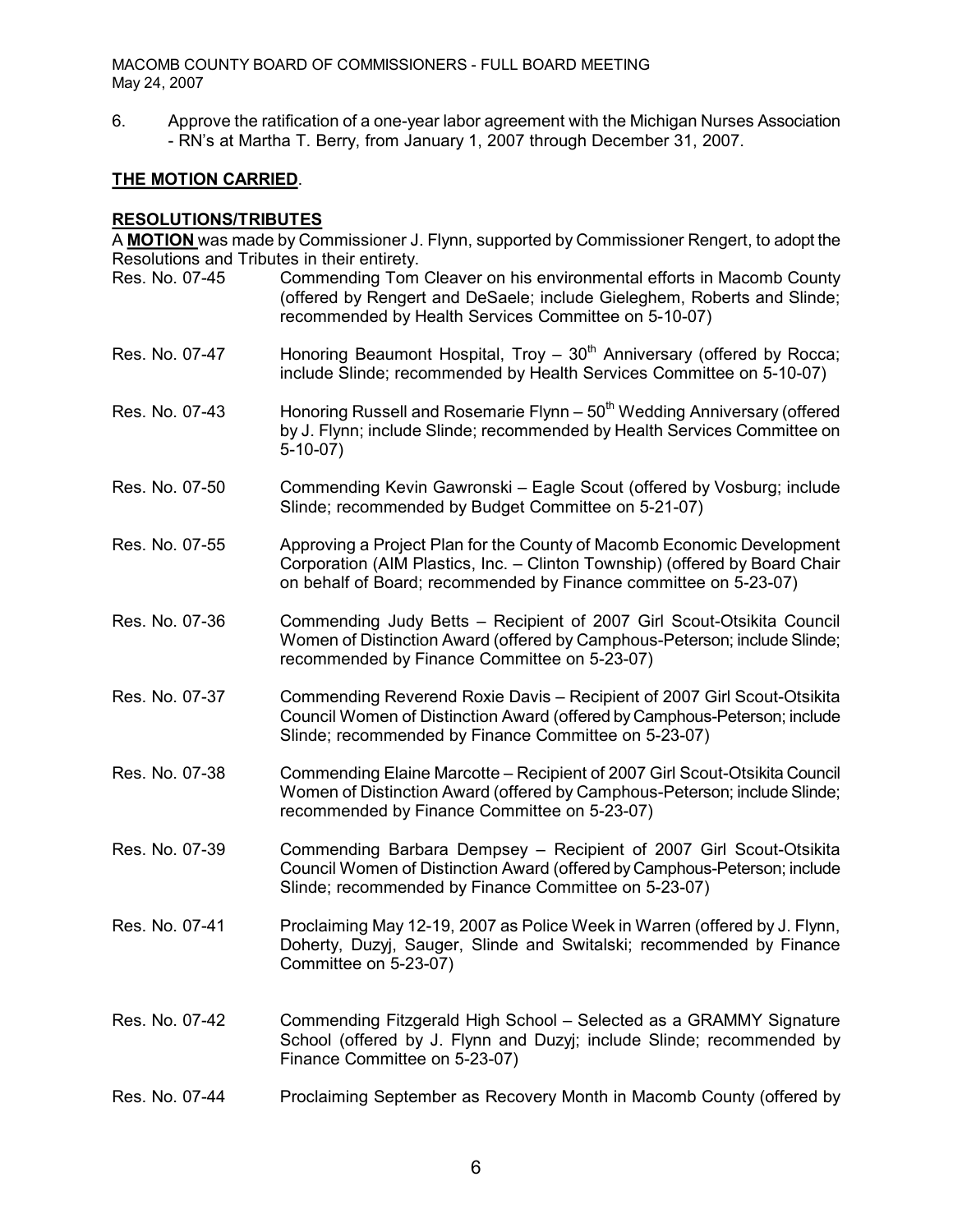Board Chair on behalf of Board; recommended by Finance Committee on 05  $23-07$ )

- Res. No. 07-46 Commending Joseph and Patricia Bradacs  $-50<sup>th</sup>$  Wedding Anniversary (offered by Torrice; include Slinde; recommended by Finance Committee on 5-23-07)
- Res. No. 0740 Recognizing the Vietnamese Freedom and Heritage Flags as the Flag of the Vietnamese-American Community (offered by DiMaria; include Slinde; recommended by Finance Committee on 5-23-07)
- Res. No. 07-48 Proclaiming September 24, 2007 as Family Day A Day to Eat Dinner with your Children (Offered by Board Chair on behalf of Board; recommended by Finance Committee on 05-23-07)
- Res. No. 07-52 Honoring Marsha Green 18 Years as a Foster Mother (offered by Brdak; include Slinde; recommended by Finance Committee on 5-23-07)
- Res. No. 07-53 Honoring Charlene McEachine New Baltimore Citizen of the Year (offered by Brdak; include Vosburg and Slinde; recommended by Finance Committee on 5-23-07)
- Res. No. 07-51 **Honoring LumberJack New Baltimore Business of the Year (offered by** Brdak; include Slinde; recommended by Finance Committee on 5-23-07)
- Res. No. 0749 Affirming Macomb County's Support for and Participation in the TriCounty Summit 2007 (offered by Camphous-Peterson; include Slinde; recommended by Finance Committee on 5-23-07)
- Res. No. 07-54 Commemorating the 50<sup>th</sup> Anniversary of Macomb Family Services (offered by Gieleghem; include Slinde)
- Res. No. 07-56 Honoring William Heath  $80<sup>th</sup>$  Birthday (offered by Slinde and Haggerty)

# **THE MOTION CARRIED.**

# **ITEM WAIVED BY PED COMMITTEE CHAIR**

A **MOTION** was made by Commissioner Vosburg, supported by Commissioner Haggerty, to authorize Board Chair Crouchman to execute, on behalf of the Mt. Clemens School District, HUD 7015.15, Request for Release of Funds and Certification, and **THE MOTION CARRIED.**

**TRAVEL TO MACKINAC POLICY CONFERENCE (referred from 52307 Finance Committee Meeting)** A **MOTION** was made by Commissioner J. Flynn, supported by Commissioner Haggerty to approve travel for four individuals to attend the Mackinac Policy conference, to be held May 30 – June 1, 2007; funding is available in the 2007 budget. **THE MOTION CARRIED.**

Commissioner Rocca requested the separation of the Commissioners attending from the staff members.

A discussion ensued.

A vote was taken to approve the attendance of Commissioners Vosburg & Doherty. **THE MOTION**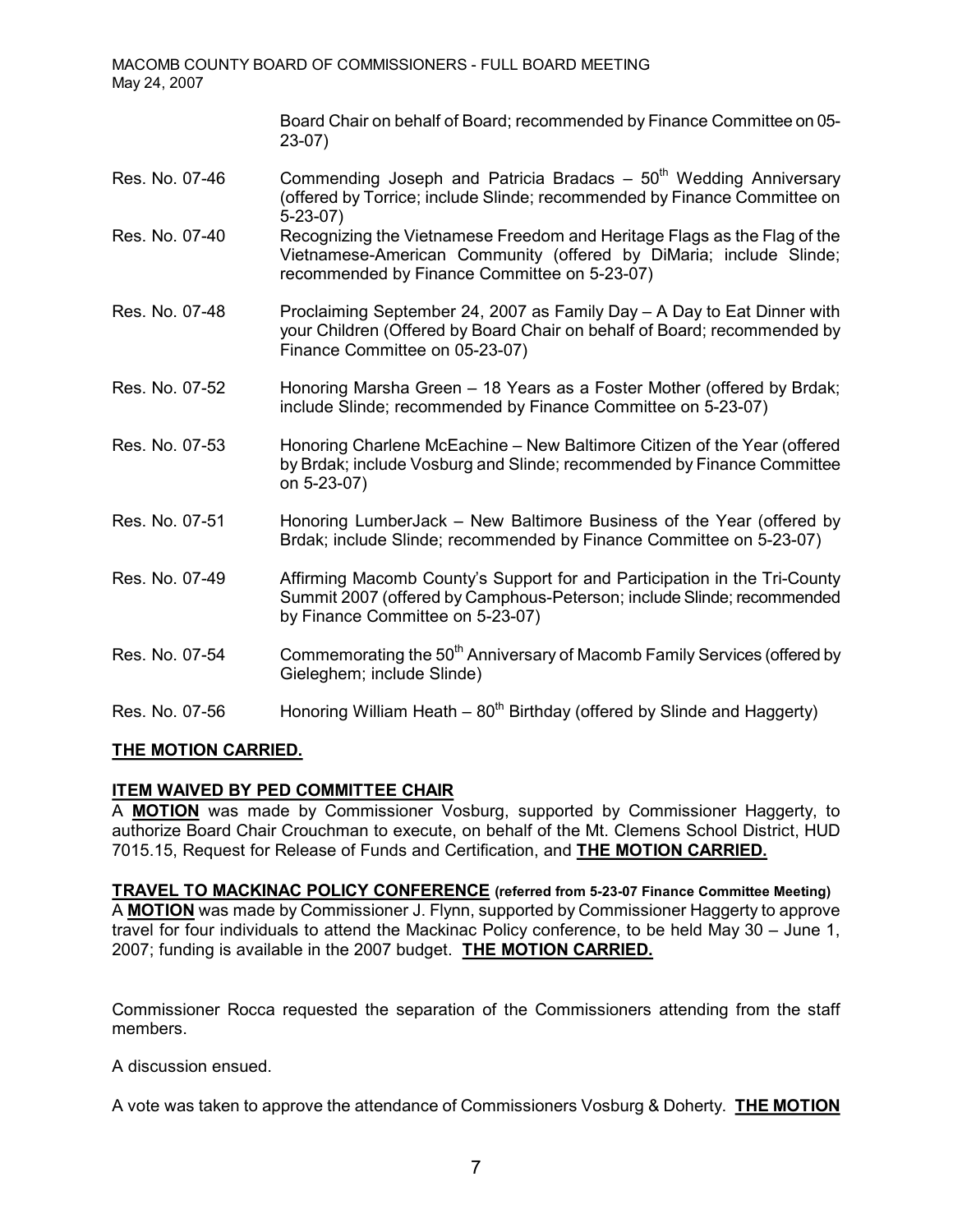### **CARRIED.**

A vote was taken to approve the attendance of Steven Cassin, Planning Department and an open position for Finance Department staff. **THE MOTION CARRIED** with Drolet, J. Flynn and Szczepanski voting **NO.** 

#### **APPOINTMENTS**

### *LOCAL EMERGENCY PLANNING COMMITTEE*

A **MOTION** was made by Commissioner Szczepanski, supported byCommissioner DeSaele to make the following appointments to the Local Emergency Planning Committee until removed by membership: Jacob N. Priaulx, Category 4Fire. **THE MOTION CARRIED.**

### **NEW BUSINESS**

Commissioner DeSaele requested that the Rules Committee address the issue of the Commissioners completing the appropriate travel request forms prior to submitting them for approval.

Commissioner Bruley requested that the Rules Committee consider the following change to Rule 4 and place this item on a future agenda. Rule 4 will be amended to include language that provides that all public hearings required to be held in the presence of the Macomb County Board of Commissioners shall be scheduled and held after 5:30 p.m. Monday through Friday unless the Board of Commissioners, by a majority vote prior to notice of the public hearing being published or posted, determines that said public hearing will be held during the regular business hours of the County.

### **PUBLIC PARTICIPATION**

*Pastor D. L. Bradley, 22645 Quinn Road, Clinton Township*

### **ROLL CALL ATTENDANCE**

| <b>Andrey Duzyj</b>     | District 1  |
|-------------------------|-------------|
| Phillip A. DiMaria      | District 3  |
| Jon Switalski           | District 4  |
| Susan L. Doherty        | District 5  |
| Joan Flynn              | District 6  |
| Sue Rocca               | District 7  |
| David J. Flynn          | District 8  |
| Robert Mijac            | District 9  |
| <b>Philis DeSaele</b>   | District 10 |
| Ed Szczepanski          | District 11 |
| Peter J. Lund           | District 12 |
| Don Brown               | District 13 |
| <b>Brian Brdak</b>      | District 14 |
| Keith Rengert           | District 15 |
| <b>Carey Torrice</b>    | District 16 |
| Ed Bruley               | District 17 |
| Dana Camphous-Peterson  | District 18 |
| Paul Gieleghem          | District 19 |
| Kathleen E. Tocco       | District 20 |
| Leonard Haggerty        | District 21 |
| <b>Elizabeth Slinde</b> | District 22 |
| William A. Crouchman    | District 23 |
| Sarah Roberts           | District 24 |